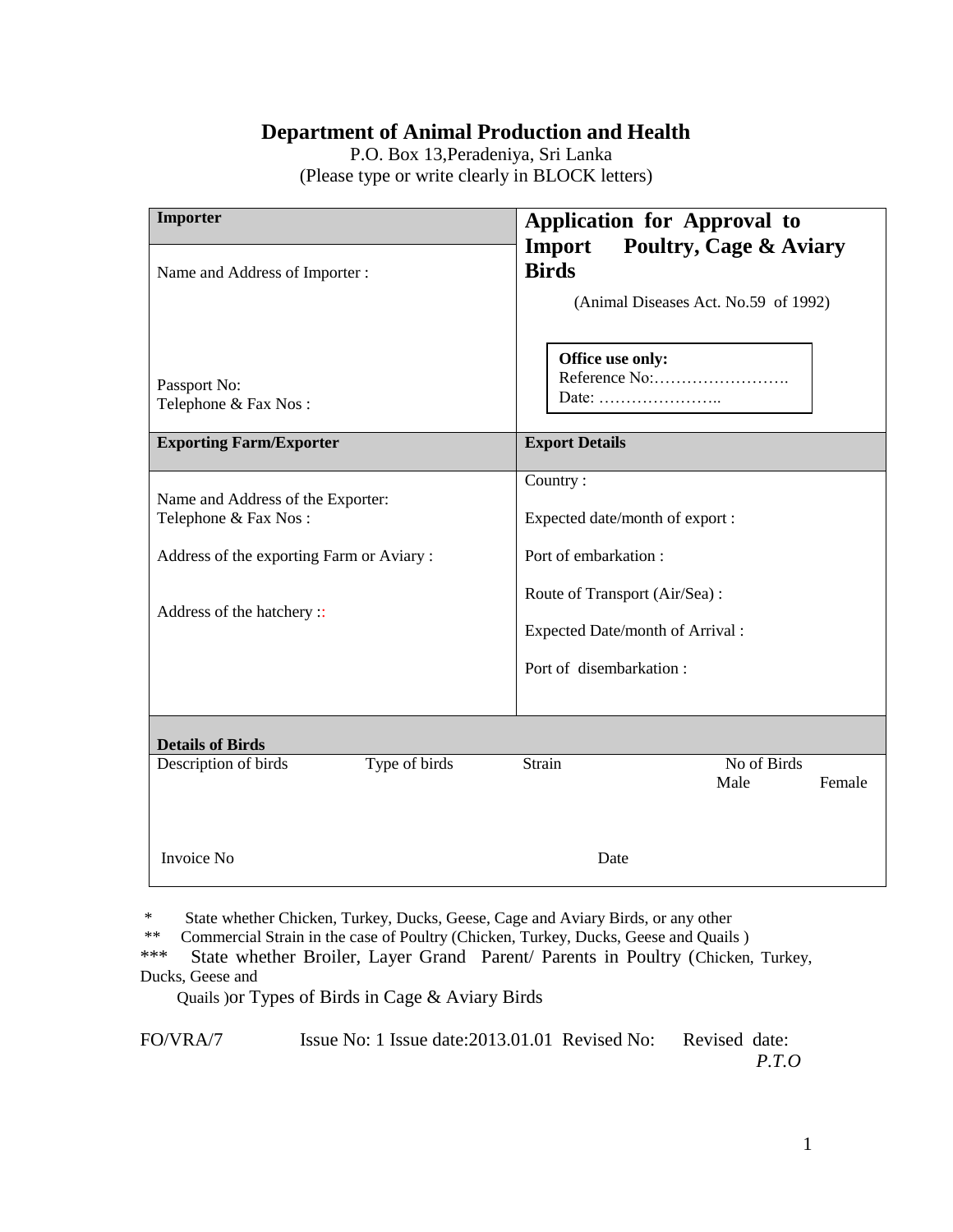#### **Agreement :**

Director General, Department of Animal Production and Health, Peradeniya.

I hereby agree :

- $\bullet$  to adhere to conditions stipulated by the Department of Animal Production & Health (DAPH) in respect to importation of Poultry, Cage and Aviary Birds into Sri Lanka;
- to forward an International Animal Health Certificate at the time of entry conforming to Health requirements stipulated by the DAPH;
- to quarantine these birds and allow authorized officers of the DAPH to examine and take necessary samples for laboratory examination;
- to inform Director General, Animal Production & Health on any diseases/ deaths among imported animals ;
- to follow any other terms and conditions as may be stipulated by the DAPH from time to time.

### **DECLARATION**

I declare that to the best of my knowledge and belief all the above information is true and correct

…………………………………… ………………………… Signature of Applicant Name of Applicant Name of Applicant

Date:…………………..

**\* Prescribed Documents:**

- ❖ Application.
- Agreement of "On farm Quarantine of Imported Birds"- only for poultry breeder stocks(If applicable)
- $\triangle$  A copy of a permit issued by the Department of Wild life Conservation to import bird species- only for pet birds.
- Proforma Invoice.
- Specimen of Official International Veterinary Health Certificate.
- $\triangle$  Documents to prove the country of transit (If applicable)

FO/VRA/7 Issue No: 1 Issue date:2013.01.01 Revised No: Revised date: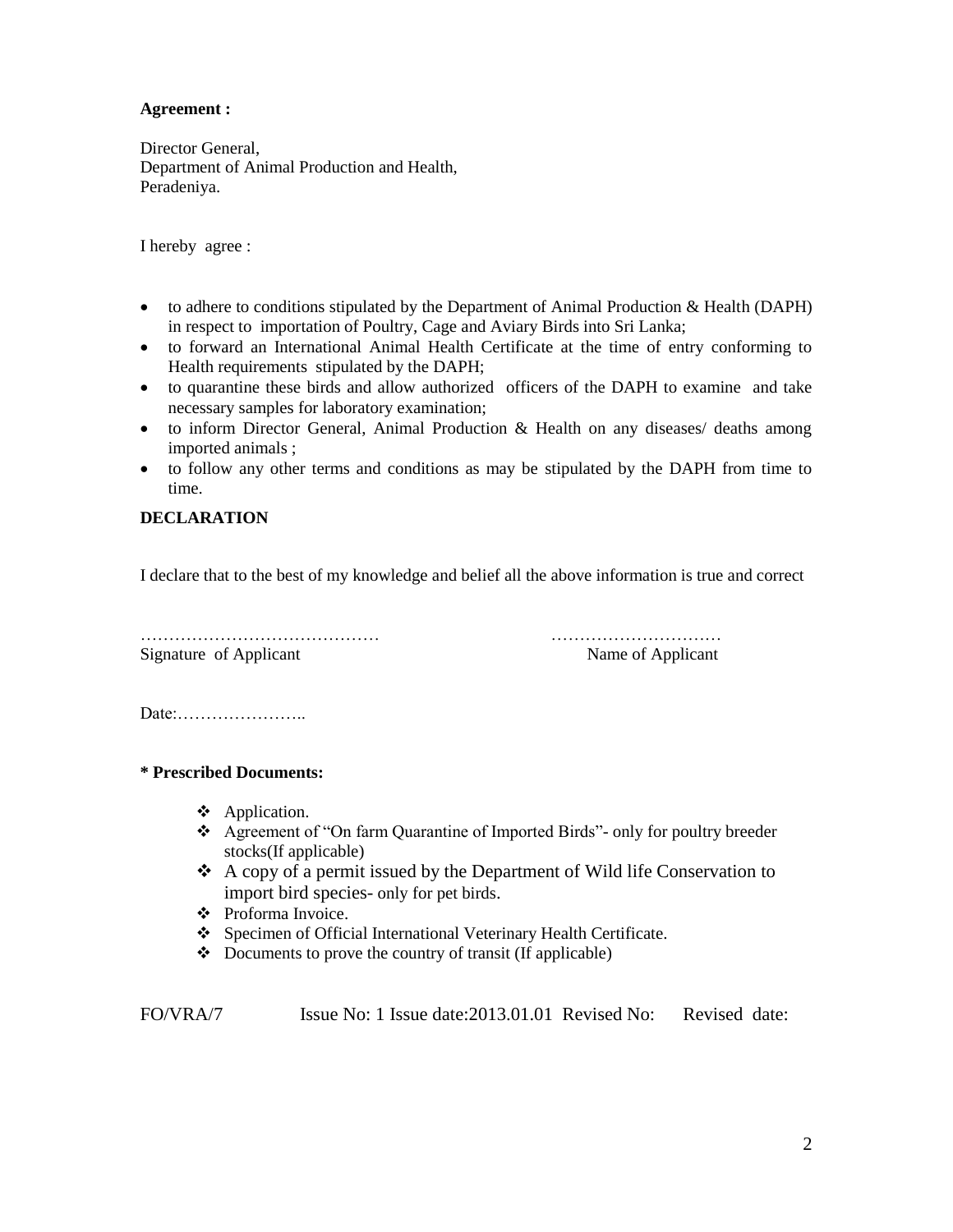## **Health Requirements to Import Day Old Chicks into Sri Lanka**

#### **1** *Country of Origin*

Importation of Grand Parent/Parent day-old chicks will be allowed only from countries free from *Notifiable Avian Influenza*. – NAI ( declaration of freedom from NAI should have been done in accordance with the OIE recommendations )

- *2 Farm of Origin*
	- a The farm / hatchery of origin of day-old parent /grandparent chicks should be registered with the DAPH for export of parent/grand parent birds into Sri Lanka;
	- b The farm/hatchery from where day-old chicks originate should be registered in the country of export in accordance with the regulations of that country and , be under regular inspection of the State Veterinary Authority;
	- c The farm of origin of day-old parent/grand parent chicks should be free from following diseases for a period of one (01) year immediately prior to export: *Newcastle disease, Salmonella paratyphoid, Fowl typhoid, Pullorum disease, Mycoplasmosis, (M. gallisepticum and M. synoviae), Infectious laryngotracheits, Infectious bronchitis, Infectious bursal disease, Avian leukosis, Reticuloendotheliasis, Egg drop syndrome, Avian Reo virus infections, Avian encephalomyelits, Swollen head syndrome, Mareks' Disease, Chicken anemia, Inclusion body hepatitis.*
	- d. The farm of origin of day-old parent/grand parent chicks should have a regular serological monitoring programme against following diseases and found to be free from these for a period of one (01) year immediately prior to export: *Avian influenza, Fowl typhoid, Pullorum disease, Mycoplasmosis, (M. gallisepticum and M. synoviae), Infectious laryngotracheits, Infectious bronchitis, Infectious bursal disease, Avian leucosis, Egg drop syndrome, Avian Reovirus infection and Avian encephalomyelits,*
	- e. The farm (grand parent) of origin of day-old chicks intended to be exported to Sri Lanka does not adopt a vaccination programme against avian influenza.

#### *2.1 Flock of Origin*

a. The day-old parent/grand parent chicks to be exported into Sri Lanka should be originated from flocks proven to be serologically free from following diseases:

 Fowl typhoid, Pullorum disease, Mycoplasmosis (M gallisepticum and *M. Synoviae*) and *Avian leucosis*

**b.** The day-old chicks intended to be exported to Sri Lanka have been originated from a flock/s, which has not been subjected to vaccination against avian influenza.

#### *2.2 Birds for Export*

- The consignment/s of day-old parent/grand parent chicks to be exported into Sri Lanka should be:
- a. Examined on the day of dispatch; should be healthy without any deformity and free from any clinical disease;
- b. Vaccinated at the hatchery of origin against *Marek's disease* using either one of the following strains
	- *CV 1988 (Rispens) serotype I; CV 1988 (Rispens) serotype I + HVT serotype III; or SB I serotype II + HVT serotype III*

#### **Additional Information**

When the country is infected with Notifiable Avian Influenza, the following information is required for risk assessment.

- 1. A map indicating the farm/hatchery where the day old chick originated  $\&$  the place where the disease present.
- 2. If compartmentalization/containment is done.
	- I. Detail information is required from the state veterinary Authority as per Terrestrial Animal Health Code 2021 of OIE, article No. 10:4:3 including a extent of the zone.
	- II. Information on the biosecurity measures, internal & external surveillance procedures adopted to prevent introduction of the pathogenic agent in to the zone/compartment.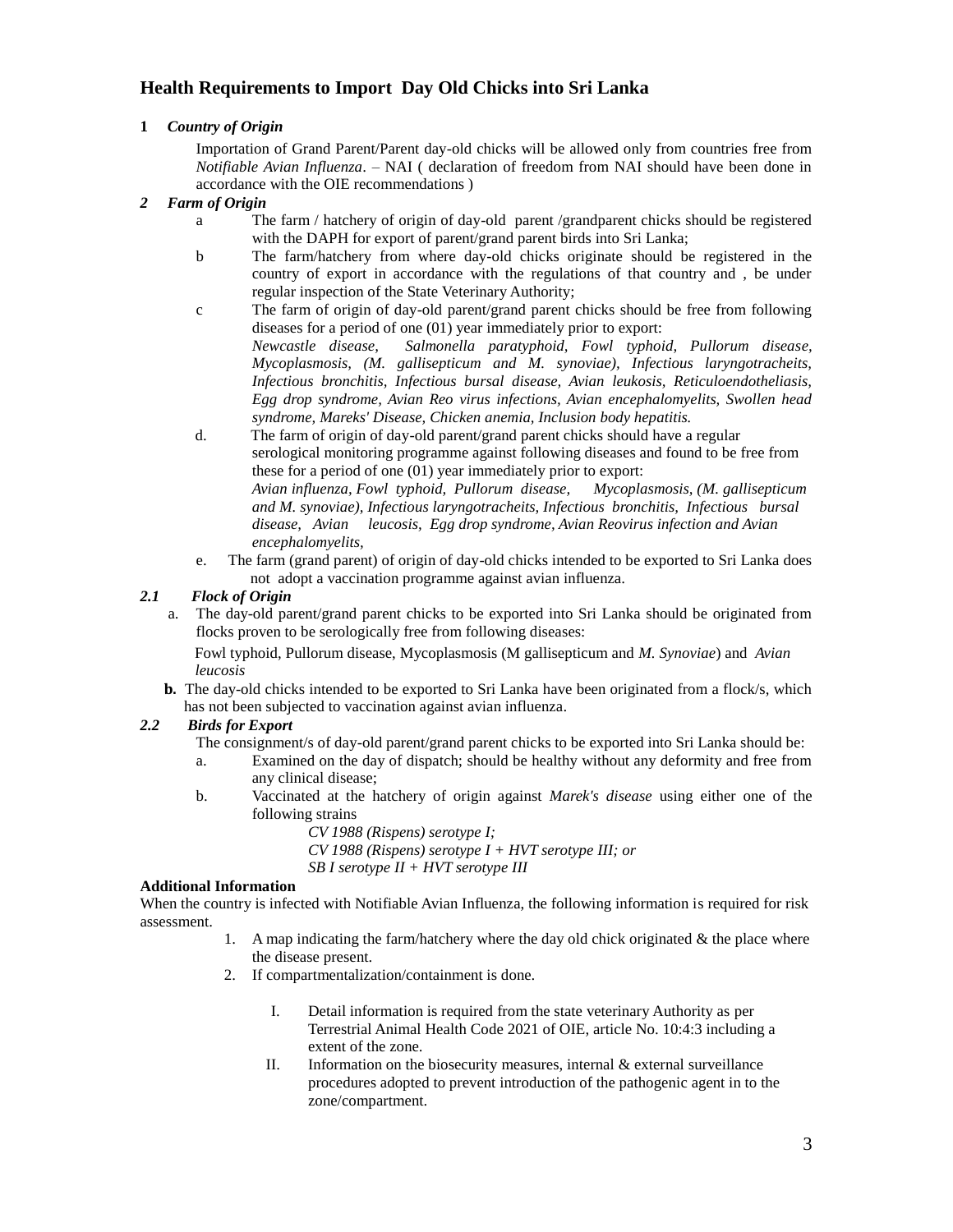# **Importation of Parent/ Grand parent Birds in to Sri Lanka**

## **A. Conditions in General**

- **1.** Registered poultry breeders will be allowed to import parent/ grand parent birds in to Sri Lanka from countries officially declared as free from *Notifiable Avian Influenza*. – NAI ( declaration of freedom from NAI should have been done in accordance with the OIE recommendations )
- **2.** Applications forwarded to this office should accompany copies of the proforma invoice and the signed agreement (this document)
- **3.** Consignment of parent/ Grand parent stock imported into the country should accompany an International Veterinary Certificate issued by the veterinary authority in the exporting country satisfying the health requirements stipulated by us (a copy of the revised requirements is annexed: annex 1)
- **4.** The import permit, which will be issued to you , is not transferable. Further, import and issue of breeder stock on behalf of another party/ farm is not permitted.
- **5.** strict Bio- Security measures should be adopted in the farm to ensure prevention of poultry diseases. ( Please refer to the document publish by the DAPH. Recommended hygienic standards for poultry breeding farms and hatcheries in Sri Lanka: Feb 2013)
- **6.** if you intend to re-locate to your breeder farm in the future, prior approval should be taken from us, for that purpose.
- **7.** all parent/ Grand parent birds should be subjected to a regular testing programme against salmonella gillinaram/ pullorum as per guidelines given by us. The results of these tests should be regularly communicated to the relevant office/ unit of the DAPH.
- **8.** Month production performance report and the health status should be sent to us regularly by  $15<sup>th</sup>$  of the following month.
- **9.** Authorized officers of this department should be allowed to visit your farm, as and when necessary.\If an acute, highly contagious is diagnose and confirmed in your farm, the entire flock/s will be immediately destroyed and necessary preventive and control measures will be applied to the farm.

## **B. Quarantine requirements.**

- **1.** when a permit is issued by the Director General, Department of Animal Production & Health (DG/DAPH), the expected date of arrival of birds and flight details should be communicated to the Animal Quarantine Officer, Katunayake (AQO/K) at least 3 (Three) days in advance (Tel/Fax:- 011-2253430, 2252861- Ext 3952/3950)
- **2.** Birds found dead on the arrival will be incinerated at the Airport by the Animal Quarantine Staff/ Katunayake, in the presence of the importer/ Clearing agent.
- **3.** On arrival, imported chicks will be subjected to quarantine inspection at the Airport by the AQO/K and samples will be taken from each consignment for laboratory examination. (If necessary, samples will be collected by authorized officers of the DAPH, during the quarantine period as well) P.T.O.